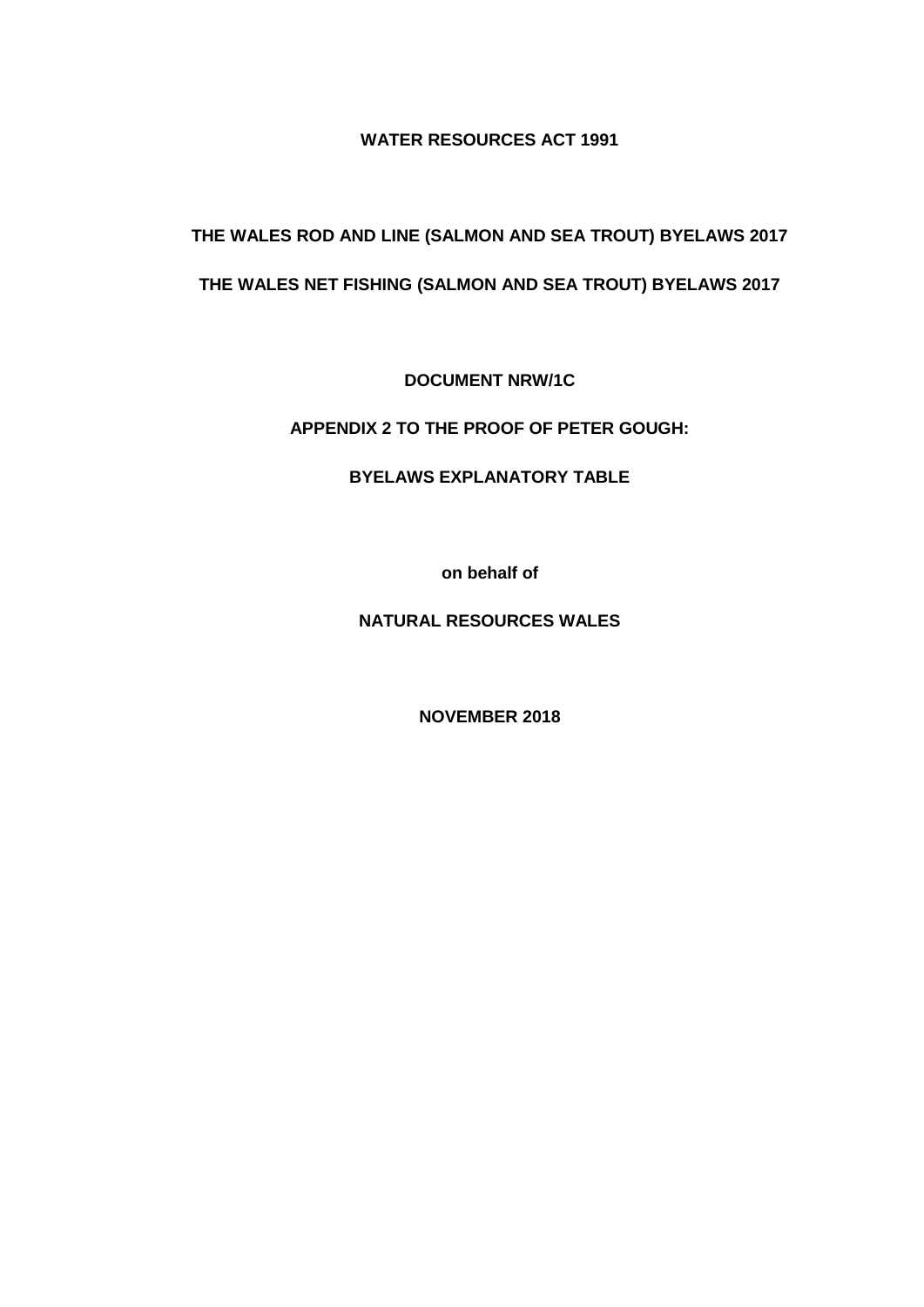| <b>Measure</b>           | <b>Description</b>                                                                                                                                                                    |
|--------------------------|---------------------------------------------------------------------------------------------------------------------------------------------------------------------------------------|
| <b>Salmon</b>            |                                                                                                                                                                                       |
| Catch and release        | Statutory C&R on all 'at risk' and 'probably at risk' rivers                                                                                                                          |
| Method controls          | On lures (spinners, spoons and plugs):<br>single, barbless or de-barbed hooks (<13mm gape)<br>only.*                                                                                  |
|                          | On flies:<br>hooks >7mm gape to be single or double only (both<br>barbless or de-barbed); and<br>hooks <7mm gape to be single, double or treble (all<br>barbless or de-barbed hooks)* |
|                          | Hooks<br>byelaw $8(1)(a)(2)$ (as proposed) to be amended to<br>end anomalous reference to "nine hooks"*                                                                               |
| Revocation of bag limits | Byelaw 12 (a) - daily and weekly limits on retaining catch of<br>salmon                                                                                                               |
| <b>Bait</b>              | Shrimp and prawn permitted from 1 <sup>st</sup> September, with<br>single, double or treble hooks <7mm gape (barbless or de-<br>barbed)*<br>No worm fishing for salmon at any time    |

*\*Amendments following consultation*